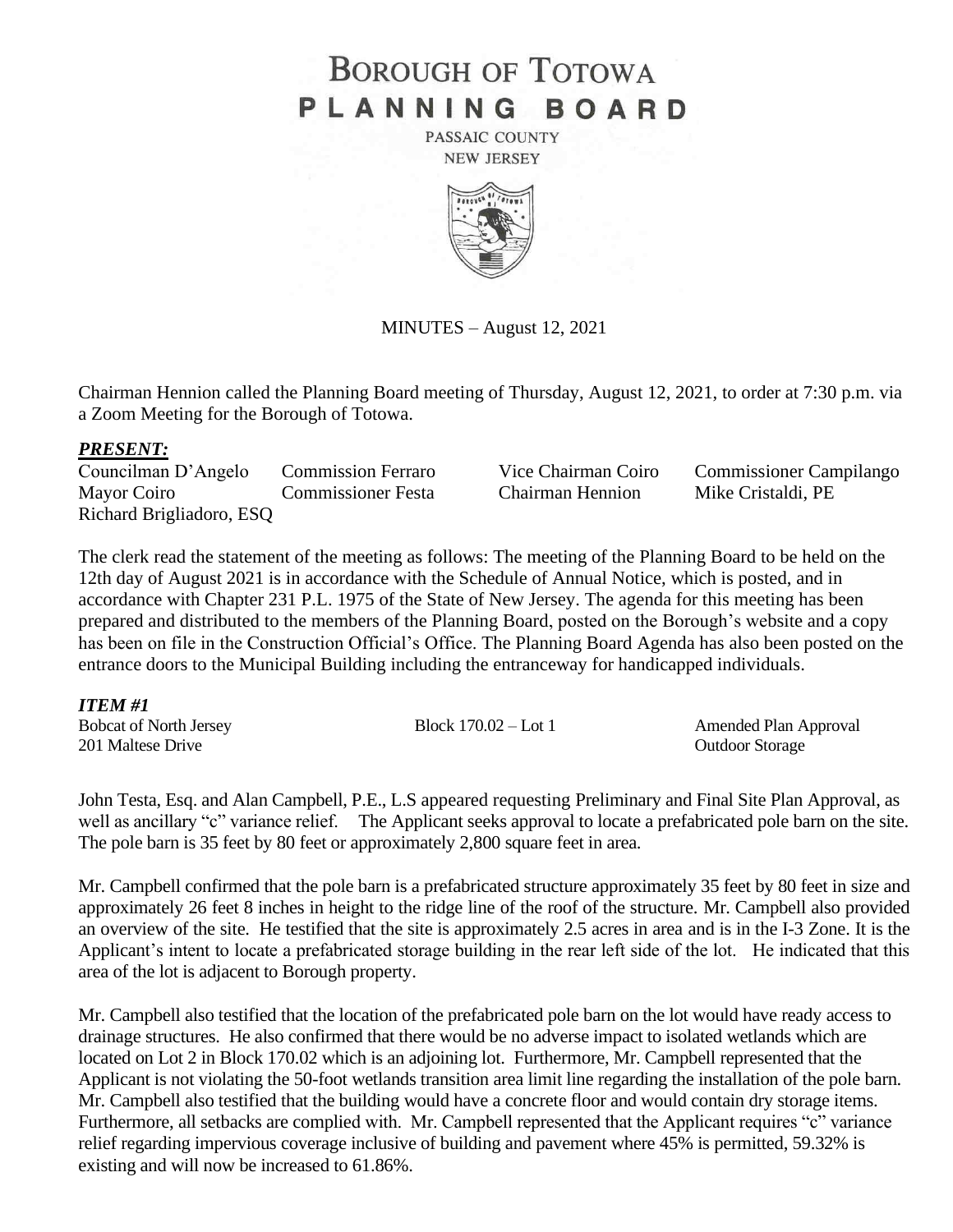## PLANNING BOARD MEETING August 12, 2021 MINUTES CONTINUED PAGE 2

Mr. Ryan is the President of Bobcat of North Jersey, he supplemented the testimony of Mr. Campbell and indicated that the prefabricated building would not contain a heating system, nor would the structure have air conditioning. Furthermore, the building would be used for dry storage which Mr. Ryan characterized further as containing items such as overflow parts, filters, and parts for machinery. He further indicated that the building would be green and silver in color like the existing Bobcat building on the site.

A motion was offered by Commissioner Campilango and seconded by Commissioner Festa to open the public portion of the meeting.

All in Favor …… 7-0

## NO PUBLICE TO BE HEARD

A motion was offered by Commissioner Campilango and seconded by Commissioner Festa to open the public portion of the meeting.

All in Favor …… 7-0

A motion was offered by Commissioner Campilango and seconded by Commissioner Festa to approve the preliminary and final site plan, as well as ancillary "c" variance relief as presented. This approval is subject to and contingent upon the following conditions and will be memorialized in a Resolution at a future date:

- 1. The construction of internal partitions, exits, entrances and fire safety devices are subject to and require the approval of the fire sub-code official, the fire inspector, and the building inspector.
- 2. The Applicant opening and maintaining an escrow account with the Borough of Totowa and keeping the account current with sufficient funds for professional inspection and review fees.

Seven agreed to a roll call vote… 7-0

| <b>ITEM #2</b>   |                    |                          |
|------------------|--------------------|--------------------------|
| In-N-Out Express | Block $32 -$ Lot 6 | Site Plan Approval       |
| 154 Union Blvd.  |                    | Certificate of Occupancy |

Harold P. Cook, III, Esq and Mr. Kunal Shah appeared requesting the approval for occupancy to operate a convenience store at this location. The convenience store will sell lottery tickets as well as other items including, but not limited to, snacks, cigarettes, coffee, ice bags and cold beverages. No hot food or sandwiches items will be sold on the premises.

Mr. Shah indicated that the anticipated hours of operation are 6:00 a.m. to 10:00 p.m. seven days per week. The Applicant also represents that there will be on-site parking for fifteen cars. Furthermore, Mr. Shah testified that the store would receive approximately two deliveries per week. Generally, the deliveries are between the hours of 9:00 a.m. and 3:00 p.m. There will be approximately six employees associated with this business.

The Applicant proposes signage on the building façade above the front entrance door and below the secondfloor space. The sign has the text "In N Out Express." In addition, the sign is approximately 16 square feet in area. The Applicant also represented that the signage would conform to Ordinance requirements regarding sign color. It was also explained to the Applicant that any signage on the windows or door cannot exceed 20% of the glass door or glass window area. Regarding on-site parking, on-site parking is shared in common with the other tenants in the shopping center.

A motion was offered by Commissioner Campilango and seconded by Commissioner Festa to approve the site plan as presented. This approval is subject to and contingent upon the following conditions and will be memorialized in a Resolution at a future date:

1. The construction of internal partitions, exits, entrances and fire safety devices are subject to and require the approval of the fire sub-code official, the fire inspector, and the building inspector.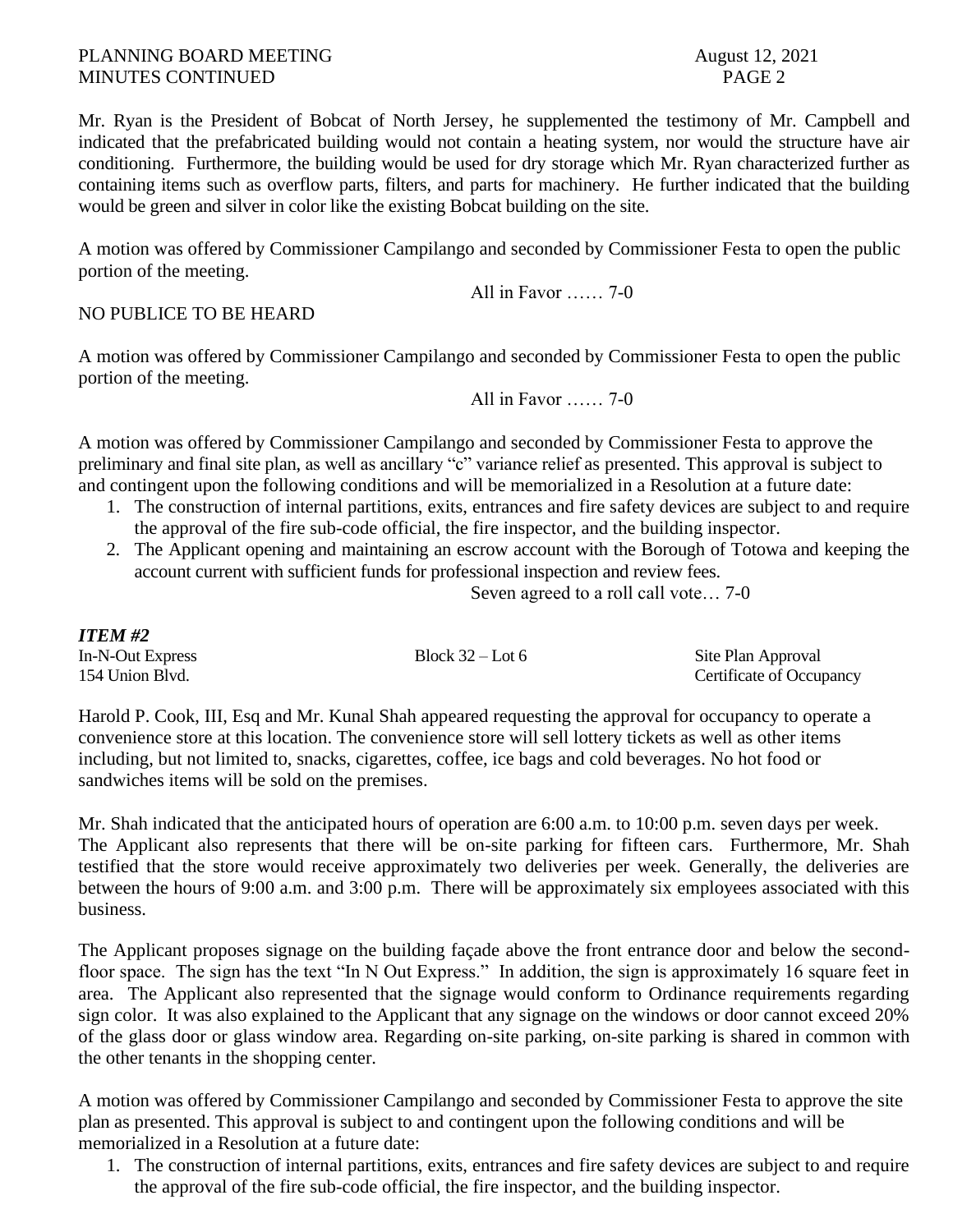## PLANNING BOARD MEETING August 12, 2021 MINUTES CONTINUED PAGE 3

- 2. The applicant will supply the Chief of Police with an emergency contact list and will also obtain the approval of the Police Chief pertaining to all alarms and security devices.
- 3. There will be no outside storage of equipment or materials.
- 4. The applicant will comply with the sign Ordinances of the Borough of Totowa. The Applicant will install one building façade sign not to exceed a sign area of 16 square feet. The Applicant will comply with condition number 4 of the Planning Board Resolution adopted on May 11, 2017 regarding signage for this site. Condition number 4 of the 2017 Resolution permits the site to have a total of six building façade signs with a maximum of five signs on the larger building and one sign on the smaller building. The total sign area for the building façade signs for both buildings shall not exceed 189 square feet. Regarding the existing double-sided freestanding pylon sign, there shall be no increase from the existing sign area. The freestanding pylon sign shall also be on a timer with the sign not being illuminated between the hours of 11:00 p.m. and 6:00 a.m. Any signage on the door or glass windows shall not exceed 20% of the glass door or glass window area.
- 5. The applicant will obtain the approval of the Borough of Totowa Board of Health, Passaic County Board of Health, if required, and the approvals of any other local, county or state agencies that exercise jurisdiction over this application.

Seven agreed to a roll call vote… 7-0

| <b>ITEM #3</b>          |                         |                          |
|-------------------------|-------------------------|--------------------------|
| Kayal Orthopedic Center | Block $31 -$ Lot $8.02$ | Site Plan Approval       |
| 194 Union Blvd.         |                         | Certificate of Occupancy |

Matthew G. Capizzi, Esq. Trevor Proshad and Maureen Flynn appeared requesting the approval of approximately 968 sq. ft. of space on the first floor to use as a medical office. The Applicant will continue the podiatric practice of Dr. Leodori.

The Applicant will occupy approximately 968 square feet of space on the first floor. The typical office hours will be Monday through Friday from 9:00 a.m. to 5:00 p.m. Patients are seen by appointment only. There will be three employees on-staff inclusive of one physician and two support staff. There is on-site parking in the rear of the building for six vehicles.

There is an existing freestanding sign and the Applicant will change the text on the sign to reflect Kayal Orthopaedic Center as the new occupant of the first floor of the property. The sign will have a black background with white text. The Applicant also proposes to install under the freestanding sign an additional sign with the Applicant's telephone number and website address. The total square footage of the proposed signage is 20.3 feet. This exceeds the maximum sign area allowed of 15 square feet. As a result, the Applicant requires design waiver relief for sign area. The Applicant also requested that the sign be permitted to be illuminated until midnight. The Board and the Applicant engaged in a discussion regarding signage.

A motion was offered by Commissioner Campilango and seconded by Commissioner Festa to approve the site plan with design waiver relief as presented. This approval is subject to and contingent upon the following conditions and will be memorialized in a Resolution at a future date:

- 1. The construction of internal partitions, exits, entrances and fire safety devices are subject to and require the approval of the fire sub-code official, the fire inspector, and the building inspector.
- 2. The applicant will supply the Chief of Police with an emergency contact list and will also obtain the approval of the Police Chief pertaining to all alarms and security devices.
- 3. There will be no outside storage of equipment or materials.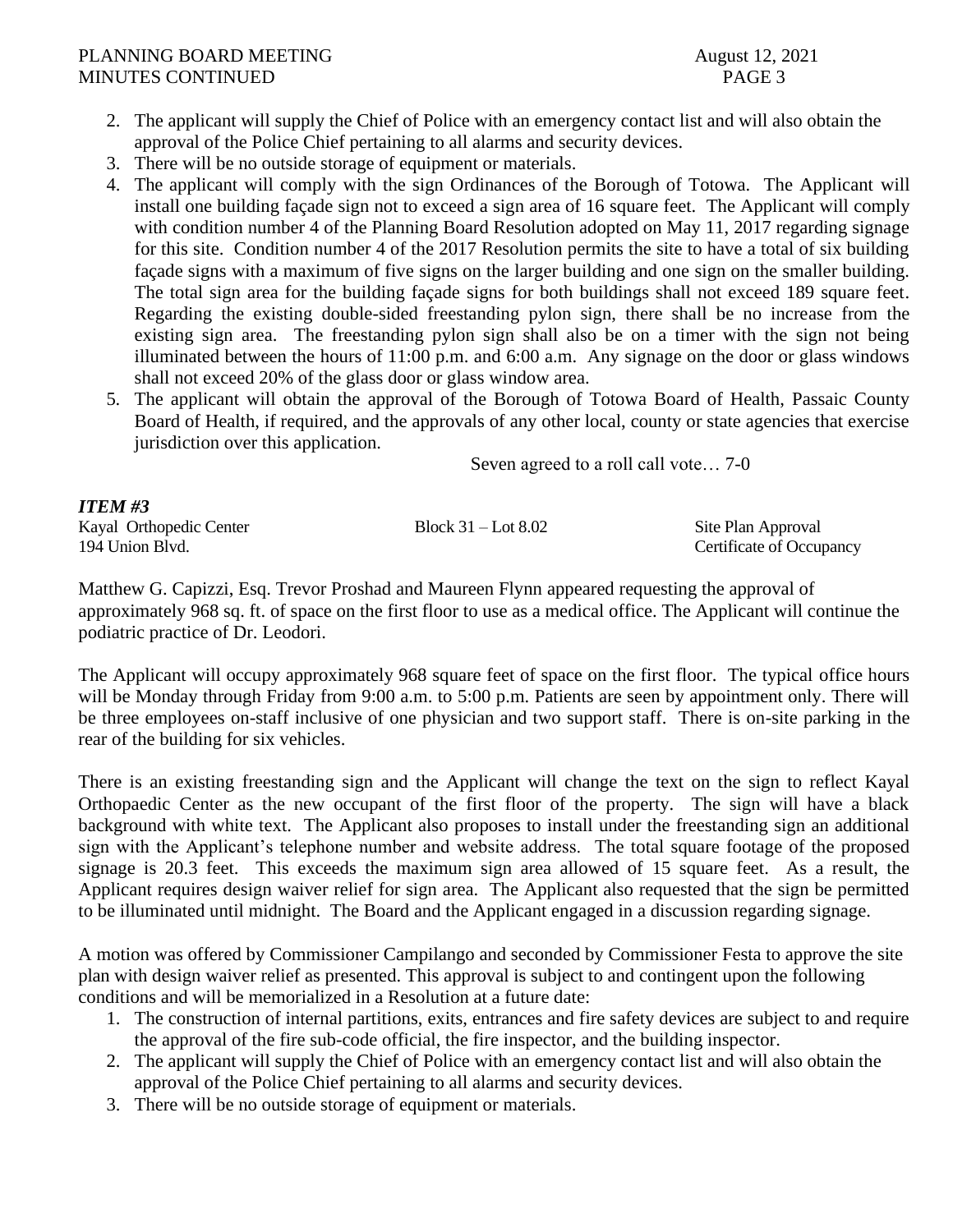- 4. The Applicant will change the text on the existing freestanding sign in order to reflect the name of the new business. The Applicant is also permitted to have an extension to the sign to include the Applicant's telephone number and website address. The total sign area of 20.3 square feet is approved. Any signage or lettering on the glass windows or glass door shall not exceed 20% of the area of the glass window or glass door. The signage shall not be illuminated after midnight.
- 5. The applicant will obtain the approval of the Borough of Totowa Board of Health, Passaic County Board of Health, if required, and the approvals of any other local, county or state agencies that exercise jurisdiction over this application.
- 6. All terms and conditions of the Board's prior Resolutions shall remain in full force and effect except as satisfied or amended and not in conflict with this approval.

Seven agreed to a roll call vote… 7-0

| ITEM #4         |                    |                          |
|-----------------|--------------------|--------------------------|
| Giuseppe's Cafe | Block $93 -$ Lot 6 | Site Plan Approval       |
| 339 Union Blvd. |                    | Certificate of Occupancy |

Giuseppe Tramontana and John Racyn, Jr. appeared requesting the approval of approximately 225 sq. ft. of space to operate an Italian specialty store serving coffee, cappuccino, and other Italian specialty products.

Mr. Tramontana testified that there will be no cooking in the building. Food will be prepared at his restaurant Spiga and brought to the café. The anticipated hours of operation are 8:00 a.m. to 8:00 p.m. Tuesday, Wednesday and Thursday, and 8:00 a.m. to 10:00 p.m. Friday, Saturday and Sunday. The business will be closed on Monday. Mr. Tramontana testified that there will be no cooking in the building. Food will be prepared at his restaurant Spiga and brought to the café.

The Applicant is proposing two building façade signs, one sign is approximately 24 square feet and the other sign is approximately 12 square feet for a total sign area of approximately thirty-six square feet.

The Applicant requires a design waiver in order to have two signs and for sign area, where 15 square feet is permitted and approximately 36 square feet is proposed.

A motion was offered by Commissioner Campilango and seconded by Commissioner Festa to approve the site plan with design waiver relief as presented. This approval is subject to and contingent upon the following conditions and will be memorialized in a Resolution at a future date:

- 1. The construction of internal partitions, exits, entrances and fire safety devices are subject to and require the approval of the fire sub-code official, the fire inspector, and the building inspector.
- 2. The applicant will supply the Chief of Police with an emergency contact list and will also obtain the approval of the Police Chief pertaining to all alarms and security devices.
- 3. There will be no outside storage of equipment or materials.
- 4. Applicant complying with the sign Ordinances of the Borough of Totowa. The Applicant is permitted to replace the existing signage with signage to reflect the name of the new business. The Applicant is permitted to have two building signs with a total sign area not to exceed 36 square feet in accordance with the Sign Plan prepared by Signarama and submitted to the Planning Board as part of the application package. Any signage or lettering on the glass windows or glass door shall not exceed 20% of the area of the glass window or glass door.
- 5. The applicant will obtain the approval of the Borough of Totowa Board of Health, Passaic County Board of Health, if required, and the approvals of any other local, county or state agencies that exercise jurisdiction over this application.

Seven agreed to a roll call vote… 7-0